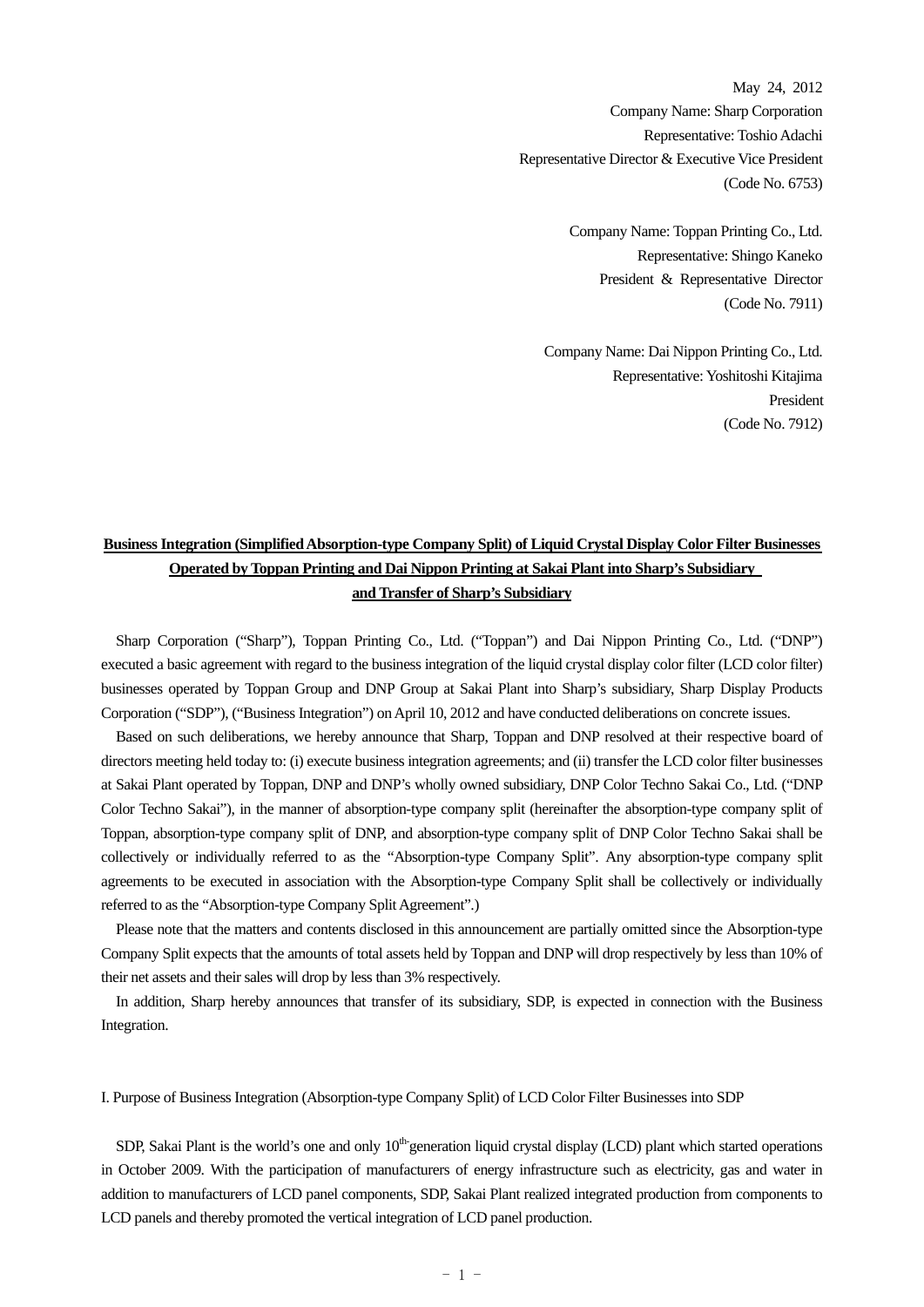However, the management of SDP has been exposed to increasingly severe circumstances such as the prolonged strong yen and drop in the market price of digital products resulting from ruthless market competition, and SDP is now forced to seek more efficiency in its management in order to stabilize operations and reinforce cost competitiveness at Sakai Plant.

Sharp recently executed the Capital and Business Alliance Agreement with the Group of Hon Hai Precision Ind. Co., Ltd. ("Hon Hai"). Under this Agreement, each of Hon Hai and Sharp shall take delivery from SDP 50% of SDP's production of LCD panels and modules respectively, and aims at maintaining the high operation rate and improving the cost performance and profitability of SDP. On this occasion, Sharp, Toppan and DNP have decided to integrate the LCD color filter businesses operated by Toppan Group and DNP Group at Sakai Plant into SDP. With these strategic efforts, we are seeking to promote further efficiency of large-sized LCD business including the businesses of color filters, the primary component of LCD panels, and achieve the improvement of the competitiveness of such businesses.

#### II. The Business Integration of Toppan, DNP, and DNP Color Techno Sakai into SDP

### 1. Outline of Company Split

(1) Schedule of Company Split

| Date of Resolution at Board of Directors' Meeting pertaining to the   May 24, 2012 |                                |
|------------------------------------------------------------------------------------|--------------------------------|
| Absorption-type Company Split                                                      |                                |
| Execution Date of the Absorption-type Company Split Agreement                      | May 24, 2012                   |
| Date of Resolution at General Shareholders' Meeting to approve the                 | June $15, 2012$ (scheduled)    |
| Absorption-type Company Split Agreement (DNP Color Techno Sakai)                   |                                |
| Date of Resolution at General Shareholders' Meeting to approve the                 | June $25$ , $2012$ (scheduled) |
| Absorption-type Company Split Agreement (SDP)                                      |                                |
| Effective Date of the Absorption-type Company Split                                | June 30, $2012$ (scheduled)    |

 Note 1: Toppan and DNP will perform the Business Integration without obtaining an approval at their respective general shareholders meeting with respect to the execution of the Absorption-type Company Split Agreements in accordance with the procedures of simplified company split prescribed in the provision of paragraph 3, Article 784 of the Companies Act.

 Note 2: The Absorption-type Company Split may take effect on July 1, 2012 or later depending on the development of necessary procedures under the Antitrust Law of Japan and abroad. The details will be notified as soon as determined.

### (2) Method of Company Split

 The method to be employed is an absorption-type company split which designates Toppan, DNP and DNP Color Techno Sakai as split companies and SDP as their succeeding company.

(3) Allocation of Shares in relation to Company Split

 On the occasion of the Absorption-type Company Split, SDP is scheduled to issue 670,000 new common shares, of which SDP will allocate 335,000 shares to Toppan, 297,620 shares to DNP and 37,380 shares to DNP Color Techno Sakai. To coincide with such allocation, DNP Color Techno Sakai will deliver to its 100% parent company, DNP, all of the shares allocated by SDP as dividend of surplus. In addition, SDP is scheduled to deliver, as an additional consideration, 10,383 million yen in cash to Toppan and 8,228 million yen in cash to DNP, and Toppan and DNP are scheduled to make a loan to SDP in exchange for such consideration in cash.

- (4) Stock Option and Bond with Stock Option in relation to Company Split
	- ① Toppan has issued bonds with stock option, however, the obligations associated with the said bonds will not be transferred to or succeeded by SDP.
	- ② DNP and DNP Color Techno Sakai have not issued any stock options nor bonds with stock option.
- (5) Reduction in the amount of stated capital due to the Company Split There is no reduction in the amounts of stated capital of Toppan, DNP and DNP Color Techno Sakai.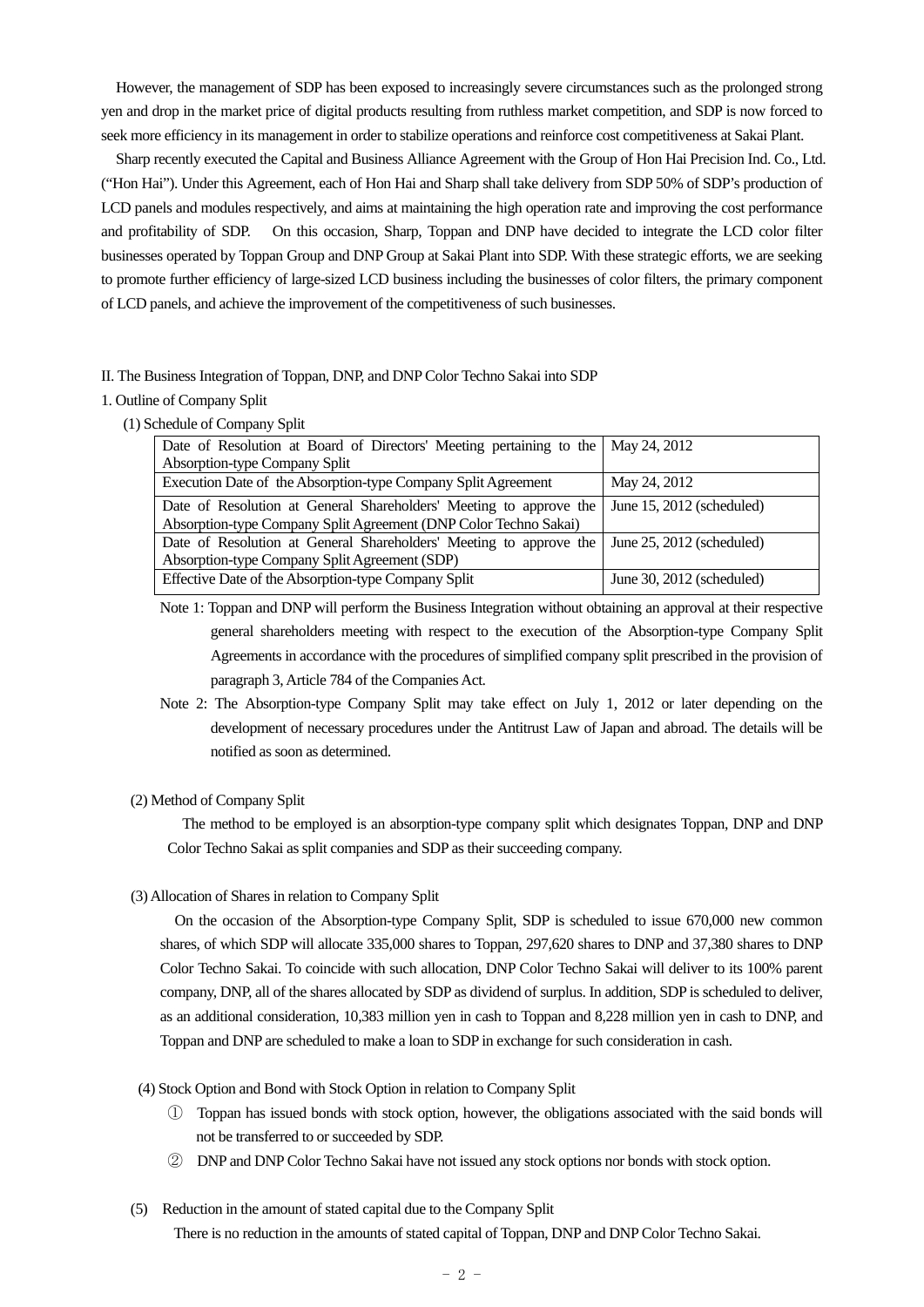(6) Rights and obligations which will be succeeded by the succeeding company

 It is scheduled that SDP will succeed the assets, debts, and any other relevant rights and obligations with respect to the business of LCD color filter at Sakai Plant operated by Toppan, DNP and DNP Color Techno Sakai according to the Absorption-type Company Split Agreement.

## (7) Potential obligations to be fulfilled by SDP

 In light of prospective business development and anticipated earnings, it is determined that there will not be any issues with respect to the prospect regarding fulfillment of obligations by SDP.

### 2. Estimation of the Value and Content of the Allotment with respect to the Company Split

 As a way of procedures to secure fairness and validity of the Business Integration, Sharp, Toppan and DNP have, respectively, selected financial advisors.

 Based on the advice of its financial advisors, each of three companies has estimated the consideration of the allotment with respect to the Company split as it corresponds to the value of the splitting business, based on the cash flows, net assets and other relevant matters of the splitting business with respect to the Company Split.

 Based on such estimation, Sharp, Toppan and DNP have finally determined and made resolution upon the value of the allotment after holding various meetings and carefully consulting among the parties and have further resolved at their respective Board of Directors' Meeting.

| 1 Name                           | Toppan Printing Co., Ltd.                         | Dai Nippon Printing Co.,        | DNP Color Techno Sakai              |
|----------------------------------|---------------------------------------------------|---------------------------------|-------------------------------------|
|                                  | 1-5-1 Taito, Taito-ku, Tokyo                      | Ltd.<br>1-1-1 Ichigaya Kagacho, | Co., Ltd.<br>1 Takumicho, Sakai-ku, |
| 2 Location                       |                                                   | Shinjuku-ku, Tokyo              | Sakai-shi, Osaka                    |
|                                  | Shingo Kaneko                                     | Yoshitoshi Kitajima             | Tatsuro Kitayuguchi                 |
| Name and Title of<br>$\circledS$ | President & Representative                        | President                       | President                           |
| Representative                   | Director                                          |                                 |                                     |
|                                  | <b>Information &amp; Network</b>                  | Printing etc.                   | Designing, production and           |
|                                  | (securities, cards,                               |                                 | sales of electrical equipment       |
|                                  | commercial printing,                              |                                 | and materials.                      |
|                                  | publication printing, etc.),                      |                                 |                                     |
|                                  | Living environment                                |                                 |                                     |
| 4 Nature of Business             | (package, high functionality                      |                                 |                                     |
|                                  | components, building and                          |                                 |                                     |
|                                  | decorative material, etc),                        |                                 |                                     |
|                                  | Electronics (display and<br>semiconductor-related |                                 |                                     |
|                                  | materials), etc.                                  |                                 |                                     |
| 5 Capital                        | ¥104,986 million                                  | ¥114,464 million                | ¥400 million                        |
| 6 Date of Establishment          | January 17, 1900                                  | January 19, 1894                | <b>August 1, 2008</b>               |
| Number of Issued Shares<br>(7)   | 699,412,481 shares                                | 700,480,693 shares              | 16,000 shares                       |
| 8 Fiscal Year End                | March 31                                          | March 31                        | March 31                            |
|                                  | Trust Account of the Master                       | Trust Account of the Master     | Dai Nippon Printing Co.,            |
|                                  | Trust Bank of Japan, Ltd.                         | Trust Bank of Japan, Ltd.       | Ltd.                                |
|                                  | 5.18%                                             | 5.79%                           | 100%                                |
|                                  | Nippon Life Insurance                             | The Dai-ichi Life Insurance     |                                     |
|                                  | Company                                           | Company, Ltd.                   |                                     |
| Major Shareholder and            | 4.67%                                             | 4.41%                           |                                     |
| (9) Ratio of Shareholding        | Trust Account of Japan                            | The Bank of New York            |                                     |
| (as of September 30,             | Trustee Services Bank, Ltd.                       | Mellon as Depository Bank       |                                     |
| 2011)                            | 4.30%                                             | for Depository Receipt          |                                     |
|                                  |                                                   | Holders (Sumitomo Mitsui        |                                     |
|                                  |                                                   | <b>Banking Corporation as</b>   |                                     |
|                                  |                                                   | <b>Standing Proxy)</b>          |                                     |
|                                  |                                                   | 4.24%                           |                                     |

## 3. Outline of Corporate Parties Involved in the Company Split (1) Outline of Split Companies (as of March 31, 2012)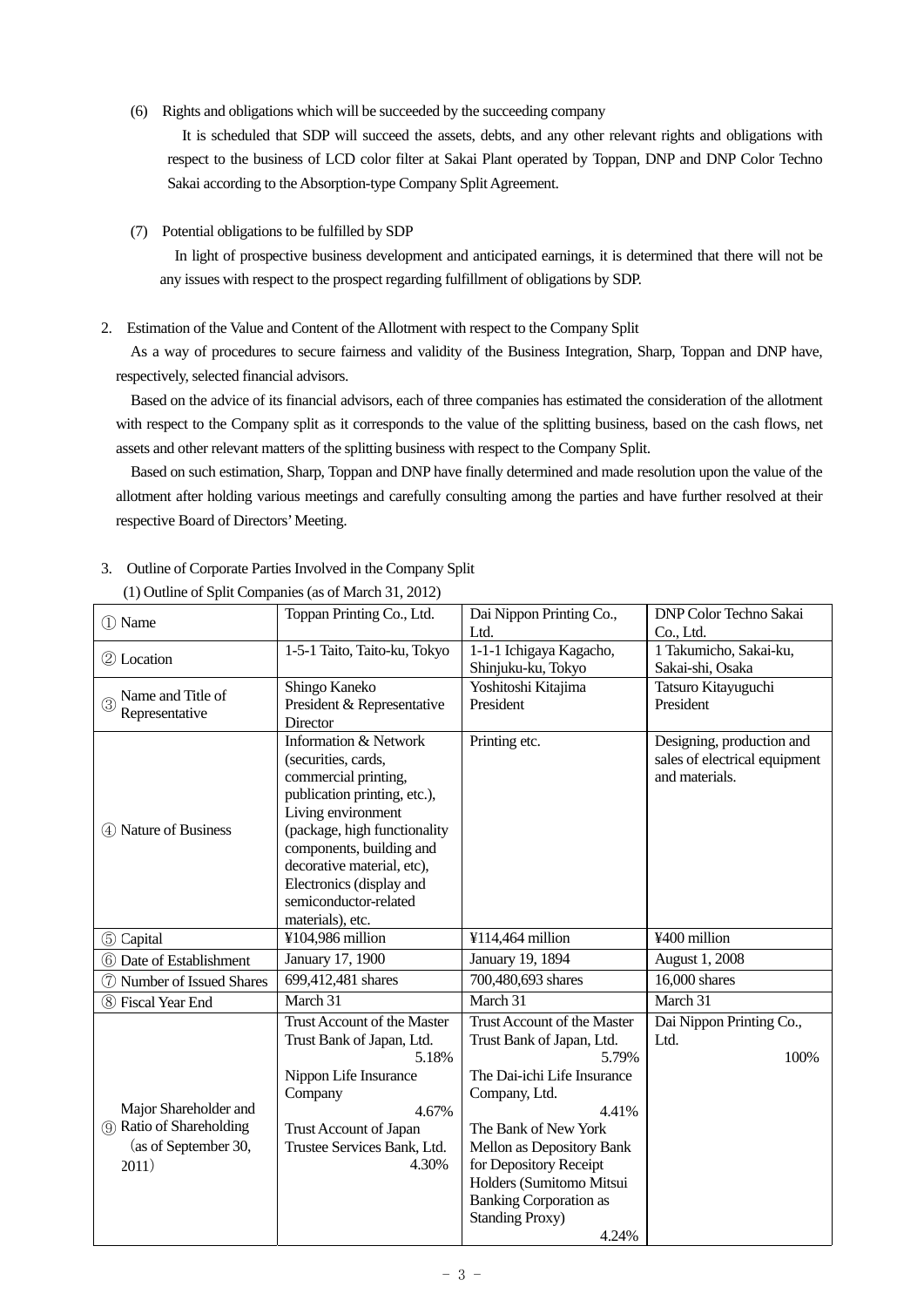| $\circled{10}$                 | Relationship between SDP and the Parties |                                                                                            |                                                                                                |                                                                                                                                        |  |  |
|--------------------------------|------------------------------------------|--------------------------------------------------------------------------------------------|------------------------------------------------------------------------------------------------|----------------------------------------------------------------------------------------------------------------------------------------|--|--|
|                                |                                          | There is no capital<br>relationship between SDP                                            | There is no capital<br>relationship between SDP                                                | There is no capital<br>relationship between SDP                                                                                        |  |  |
|                                | Capital Relationship                     | and Toppan Printing Co.,                                                                   | and Dai Nippon Printing                                                                        | and DNP Color Techno                                                                                                                   |  |  |
|                                |                                          | Ltd.                                                                                       | Co., Ltd.                                                                                      | Sakai Co., Ltd.                                                                                                                        |  |  |
|                                | Personnel Relationship                   | There is no personnel<br>relationship between SDP<br>and Toppan Printing Co.,<br>Ltd.      | There is no personnel<br>relationship between SDP<br>and Dai Nippon Printing<br>Co., Ltd.      | There is no personnel<br>relationship between SDP<br>and DNP Color Techno<br>Sakai Co., Ltd.                                           |  |  |
|                                | <b>Business Relationship</b>             | Toppan Printing Co., Ltd.<br>sells LCD color filter to<br>SDP through Sharp<br>Corporation | Dai Nippon Printing Co.,<br>Ltd. sells LCD color filter to<br>SDP through Sharp<br>Corporation | DNP Color Techno Sakai<br>Co., Ltd. sells LCD color<br>filter to SDP through Dai<br>Nippon Printing Co., Ltd.<br>and Sharp Corporation |  |  |
|                                | Status as a Related<br>Party             | Toppan Printing Co., Ltd. is<br>not an affiliate of SDP                                    | Dai Nippon Printing Co.,<br>Ltd. is not an affiliate of<br><b>SDP</b>                          | DNP Color Techno Sakai<br>Co., Ltd. is not an affiliate of<br><b>SDP</b>                                                               |  |  |
| $\textcircled{\scriptsize{1}}$ |                                          | Result of Operations and Financial Condition for the Most Recent Business Year             |                                                                                                |                                                                                                                                        |  |  |
|                                | <b>Fiscal Year End</b>                   | Toppan Printing Co., Ltd.<br>(Consolidated)                                                | Dai Nippon Printing Co.,<br>Ltd.<br>(Consolidated)                                             | <b>DNP Color Techno Sakai</b><br>Co., Ltd.<br>(Non-Consolidated)                                                                       |  |  |
|                                |                                          | March 2012                                                                                 | March 2012                                                                                     | March 2011                                                                                                                             |  |  |
|                                | Net Assets                               | 866,218                                                                                    | 914,213                                                                                        | $-400$                                                                                                                                 |  |  |
|                                | <b>Total Assets</b>                      | 1,586,823                                                                                  | 1,608,806                                                                                      | 4,293                                                                                                                                  |  |  |
|                                | Net Assets per Share(yen)                | 1,137.46                                                                                   | 1352.71                                                                                        | $-25,057.92$                                                                                                                           |  |  |
|                                | <b>Sales Amount</b>                      | 1,510,414                                                                                  | 1,507,227                                                                                      | 37,538                                                                                                                                 |  |  |
|                                | <b>Operating Profits</b>                 | 31,555                                                                                     | 34,015                                                                                         | 813                                                                                                                                    |  |  |
|                                | Net Income                               | 3,068                                                                                      | $-16,356$                                                                                      | 333                                                                                                                                    |  |  |
|                                | Net Income<br>per Share (yen)            | 4.77                                                                                       | $-25.39$                                                                                       | 20,874.80                                                                                                                              |  |  |
|                                | Dividend per Share<br>(yen)              | 18                                                                                         | 32                                                                                             |                                                                                                                                        |  |  |

(Unit: Million yen, unless otherwise specified)

(2) Outline of the Succeeding Company

Sharp Display Products Corporation

Please refer to "III. 1. Outline of Subsidiary to be Changed " for the outline of SDP

## 4. Outline of the Splitting Business

(1) Content of the Splitting Business

The business of LCD color filter operated by Toppan, DNP and DNP Color Techno Sakai at Sakai Plant.

|  |  |  | (2) Result of Operations of Splitting Business |  |
|--|--|--|------------------------------------------------|--|
|--|--|--|------------------------------------------------|--|

| Name                   | Toppan            | DNP               | <b>DNP Color Techno Sakai</b> |
|------------------------|-------------------|-------------------|-------------------------------|
| <b>Fiscal Year End</b> | March 2012        | March 2012        | March 2011                    |
| Sales Amount           | $422.042$ million | $430.152$ million | ¥37.358 million               |

(3) Items and Amount of Splitting Assets and Liabilities

| Name        | Toppan                     | DNP                    | DNP Color Techno Sakai     |  |
|-------------|----------------------------|------------------------|----------------------------|--|
|             | (As of March 31, 2012)     | (As of March 31, 2012) | (As of March 31, 2011)     |  |
| Assets      | $435.079$ million          | ¥30,080 million        | $\frac{1}{2}2.925$ million |  |
| Liabilities | $\frac{1}{2}6.518$ million | ¥5,064 million         | $-$ million                |  |

5. Conditions after the Company Split

 No changes are made to the name, address of the headquarter, title and name of the representative, nature of business (except for the business subject to the Absorption-type Company Split), stated capital and accounting period of the splitting company subject to the Absorption-type Company Split.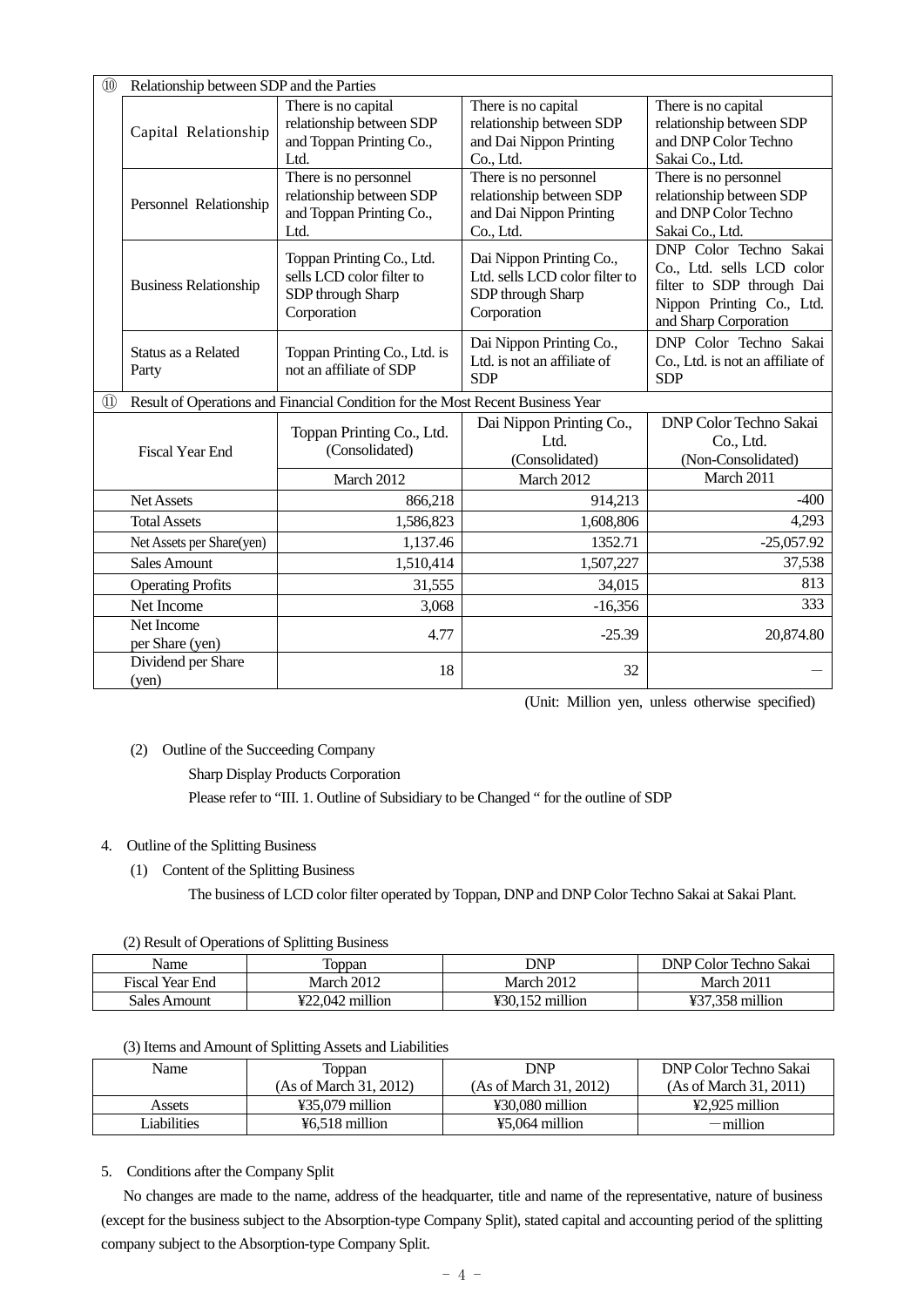|                   | Name                                         | <b>Sharp Display Products Corporation</b>                                                                                                                                         |  |  |
|-------------------|----------------------------------------------|-----------------------------------------------------------------------------------------------------------------------------------------------------------------------------------|--|--|
| (2)               | Location                                     | 1 Takumicho, Sakai-ku, Sakai-shi, Osaka                                                                                                                                           |  |  |
| $^{\circledR}$    | of<br>Title<br>Name<br>and<br>Representative | Hiroshi Saji, President                                                                                                                                                           |  |  |
| $\left( 4\right)$ | Nature of Business                           | Production and sales of large-sized LCD panels and modules                                                                                                                        |  |  |
| 6                 | Capital                                      | $¥15,000$ million                                                                                                                                                                 |  |  |
| (6)               | <b>Fiscal Year End</b>                       | March 31                                                                                                                                                                          |  |  |
| (7                | <b>Shareholding Ratio</b>                    | <b>Sharp Corporation</b><br>37.61%<br>Terry Tai-Ming Gou<br>37.61%<br>Toppan Printing Co., Ltd.<br>9.54%<br>Dai Nippon Printing Co., Ltd. 9.54%<br><b>Treasury Stock</b><br>5.70% |  |  |

6. Status of Succeeding Company after the Company Split

Note: As announced in the press release by Sharp on March 27, 2012 "Issuance of New Shares Through Third-Party Allotment Associated with Business Alliance and Partial Transfer of Shares in Subsidiaries," Mr. Terry Tai-Ming Gou is scheduled to acquire 1,320,000 shares of SDP held by Sharp, and it is also announced on this day by Sharp in "Sharp and Sony to terminate joint venture to produce and sell large-sized LCD panels and modules" SDP is scheduled to acquire all of the SDP shares (200,000 shares) held by Sony Corporation by June 30, 2012 as acquisition of treasury shares (\*). The shareholding ratios mentioned above reflect the condition after the performance and execution of the following: transfer of the SDP shares to Mr. Terry Tai-Ming Gou; acquisition of the SDP shares from Sony Corporation; and issuance of new shares through allotment in connection with the Absorption-type Company Split.

 \* In case SDP is not allowed to acquire the SDP shares held by Sony Corporation due to the restrictions related to buy-back of treasury shares, Sharp will acquire the SDP shares held by Sony Corporation.

## 7. Future Prospects

 The influence and other relevant matters of the Business Integration on business performances of Sharp, Toppan, and DNP for the year ending March 2013 will be notified respectively and as promptly as necessary.

| (For reference) Sharp's Expected Consolidated Results of the Current Fiscal Year (announced on April 27, 2012) and |  |  |  |  |
|--------------------------------------------------------------------------------------------------------------------|--|--|--|--|
| Consolidated Results of the Last Fiscal Year                                                                       |  |  |  |  |

|                                                                                            | Consolidated                           | <b>Consolidated Operating</b>      | Consolidated                  |
|--------------------------------------------------------------------------------------------|----------------------------------------|------------------------------------|-------------------------------|
|                                                                                            | Sales Amount                           | <b>Profits</b>                     | Net Income                    |
| Expected Results of the<br><b>Current Fiscal Year</b><br><b>Year Ending March</b><br>2013) | ¥2,700,000 million                     | $\text{\textdegree}20.000$ million | $-\frac{1}{2}30,000$ million  |
| Results of the Last Fiscal<br>Year<br>(Year Ended in March)<br>2012)                       | $\textcolor{blue}{42,455,850}$ million | $-\frac{1}{2}37,552$ million       | $-\frac{1}{2}376,076$ million |

(For reference) Toppan's Expected Consolidated Results of the Current Fiscal Year (announced on May 8, 2012) and Consolidated Results of the Last Fiscal Year

|                                                                                                   | Consolidated                            | <b>Consolidated Operating</b> |                   |
|---------------------------------------------------------------------------------------------------|-----------------------------------------|-------------------------------|-------------------|
|                                                                                                   | Sales Amount                            | <b>Profits</b>                | Net Income        |
| <b>Expected Results of the</b><br><b>Current Fiscal Year</b><br><b>Year Ending March</b><br>2013) | $¥1,550,000$ million                    | $440,000$ million             | $415,000$ million |
| Results of the Last Fiscal<br>Year<br>Year Ended in March<br>2012)                                | $\text{\textsterling}1,510,414$ million | $431,555$ million             | ¥3,068 million    |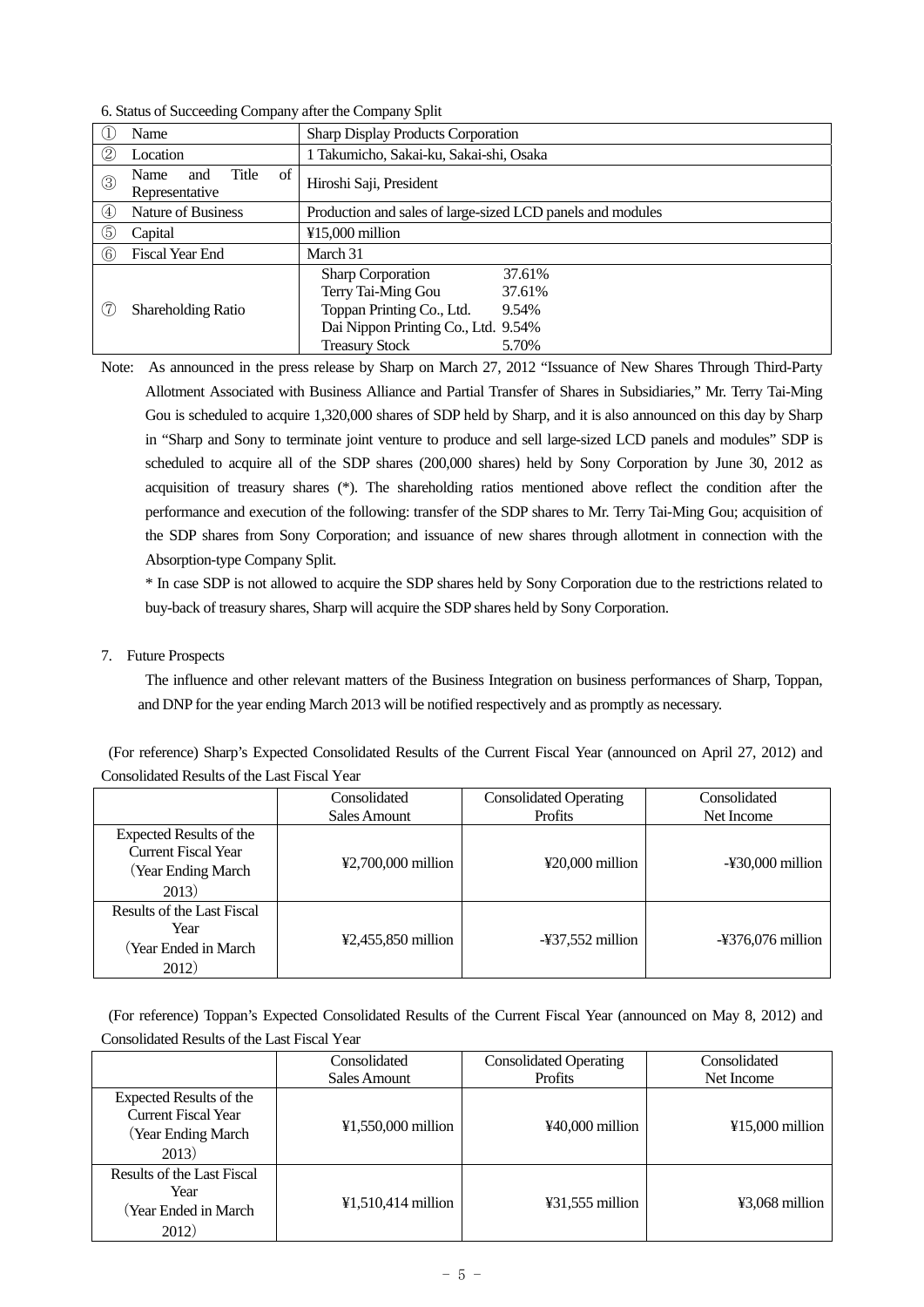(For reference) DNP's Expected Consolidated Results of the Current Fiscal Year (announced on May 14, 2012) and Consolidated Results of the Last Fiscal Year

|                                                                                       | Consolidated         | <b>Consolidated Operating</b> | Consolidated                 |
|---------------------------------------------------------------------------------------|----------------------|-------------------------------|------------------------------|
|                                                                                       | Sales Amount         | <b>Profits</b>                | Net Income                   |
| Expected Results of the<br><b>Current Fiscal Year</b><br>(Year Ending March)<br>2013) | ¥1,580,000 million   | ¥48,000 million               | $¥17,500$ million            |
| Results of the Last Fiscal<br>Year<br>(Year Ended in March)<br>2012)                  | $¥1,507,227$ million | $434,015$ million             | $-\frac{1}{2}16,356$ million |

### III. Transfer of Shares of Sharp's Subsidiary

 As announced by Sharp on March 27, 2012 in "Issuance of New Shares Through Third-Party Allotment Associated with Business Alliance and Partial Transfer of Shares in Subsidiaries," Mr. Terry Tai-Ming Gou will acquire 1,320,000 shares of SDP, and it is also announced publicly today by Sharp in "Sharp and Sony to terminate joint venture to produce and sell large-sized LCD panels and modules" SDP is scheduled to acquire all of the SDP shares (200,000 shares) held by Sony Corporation by June 30, 2012 as acquisition of treasury shares (\*). Furthermore, SDP shares are scheduled to be issued in exchange for the split in connection with the Absorption-type Company Split. In the event of the transfer of shares to Mr. Terry Tai-Ming Gou as well as acquisition of shares from Sony Corporation by SDP, and execution of the Absorption-type Company Split were to happen, the ratio of voting rights held by Sharp in SDP will fall below 40%, and therefore, we hereby announce that the transfer of shares of subsidiary is expected.

\* SDP will remain as a subsidiary of Sharp in case SDP is not allowed to acquire its shares held by Sony Corporation due to the restrictions related to buy-back of treasury shares and Sharp acquires the SDP shares held by Sony Corporation.

| Œ              | Name                                                              | <b>Sharp Display Products Corporation</b>                                      |                                                                                                                                                     |            |  |
|----------------|-------------------------------------------------------------------|--------------------------------------------------------------------------------|-----------------------------------------------------------------------------------------------------------------------------------------------------|------------|--|
| $^\copyright$  | Location                                                          | 1 Takumi-cho, Sakai-ku, Sakai, Osaka                                           |                                                                                                                                                     |            |  |
| $\circled{3}$  | Title<br>$\sigma$ f<br>Name<br>and<br>Representative              | Hiroshi Saji, President                                                        |                                                                                                                                                     |            |  |
| ④              | <b>Nature of Business</b>                                         |                                                                                | Production and sales of large-sized LCD panels and modules                                                                                          |            |  |
| $\circledS$    | Capital                                                           | 15,000 million yen                                                             |                                                                                                                                                     |            |  |
| $\circledS$    | Date of Establishment                                             | April 1, 2009                                                                  |                                                                                                                                                     |            |  |
| $^\circledR$   | Number of Issued Shares                                           | 2,840,000 shares                                                               |                                                                                                                                                     |            |  |
| $\circledS$    | <b>Fiscal Year End</b>                                            | March 31                                                                       |                                                                                                                                                     |            |  |
| $\circledS$    | Major Shareholders and<br>Their Shareholding Ratio                | Sharp Corporation<br>Sony Corporation                                          | 92.96%<br>7.04%                                                                                                                                     |            |  |
| $\circledR$    | Relationship between Sharp and the Relevant Company               |                                                                                |                                                                                                                                                     |            |  |
|                | Capital Relationship                                              | Sharp's consolidated subsidiary                                                |                                                                                                                                                     |            |  |
|                | Personal Relationship                                             |                                                                                | Two employees of Sharp are seconded to the relevant company as directors.                                                                           |            |  |
|                | <b>Transaction Relationship</b>                                   |                                                                                | Sharp and the related companies have business relationships with the relevant company<br>regarding procurement, etc. of LCD panels and LCD modules. |            |  |
|                | Status as a Related Party                                         | The relevant company belongs to Sharp's related parties.                       |                                                                                                                                                     |            |  |
| $^{\circledR}$ |                                                                   | Results of Operations and Financial Conditions for Previous Three Fiscal Years |                                                                                                                                                     |            |  |
|                | <b>Fiscal Year Ended</b>                                          | March 2010                                                                     | March 2011                                                                                                                                          | March 2012 |  |
|                | <b>Net Assets</b>                                                 | 145,907                                                                        | 152,223                                                                                                                                             | 153,993    |  |
|                | <b>Total Assets</b>                                               | 266,486                                                                        | 300,015                                                                                                                                             | 246,553    |  |
|                | 51,375.71<br>54,222.96<br>Net Assets per Share (yen)<br>53,599.73 |                                                                                |                                                                                                                                                     |            |  |

1. Outline of Subsidiary to be Changed (as of March 31, 2012)